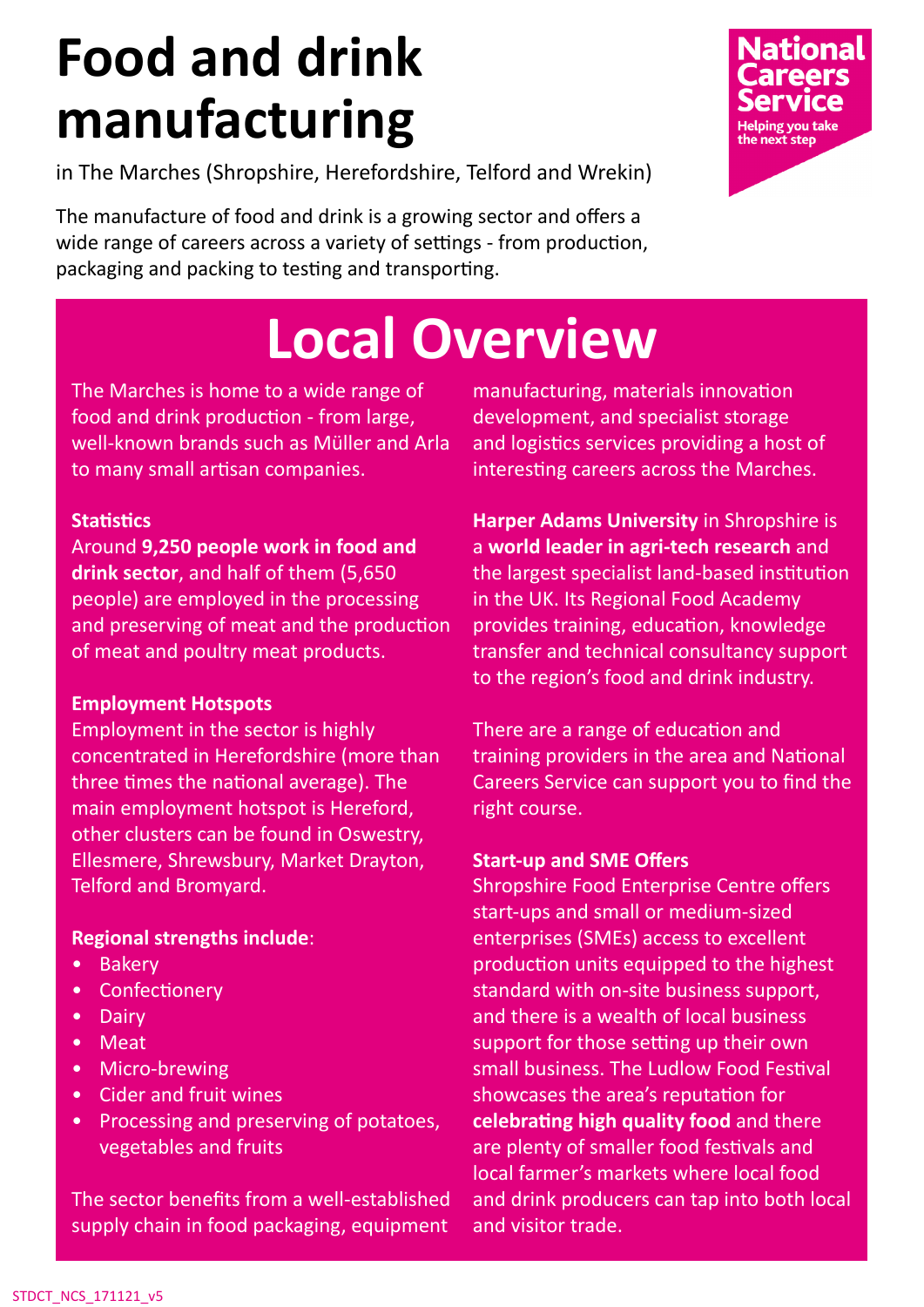## **Future trends**

The food and drink sector uses many technologically advanced solutions to improve productivity and sustainability, facilitate product traceability and manage quality.

Innovations in food process engineering, automation and connectivity are changing the way we produce our food and drink.

Food and drink production is being transformed by robotics, sustainable packaging, renewable and energy efficient technologies, big data, artificial intelligence, sensors, blockchain technology, and industrial Internet of Things (IoT).

While technological advances mean that some jobs will become automated, there is likely to still be roles at all levels for those looking to work in this sector.

The challenges of food security and climate change will also play an increasingly bigger part in the future of the sector meaning plenty of jobs for scientists, mathematicians, analysts, engineers and technicians.

Businesses are looking to recruit individuals with the required knowledge, expertise and skills through apprenticeships and graduate training schemes and there will also be opportunities for training on the job.

### **Local employers**

- 1. ABP Food Group
- 7. Müller

- 2. Arla Foods
- 3. Avara Food
- 4. Belton Farm
- 5. Egmond Foods
- 6. Heineken
- 8. Pickstock
- 9. Ornua Ingredients
- 10.Orchard Valley Foods
- 11.Palethorpes Bakery / Addo Food Group
- 12.Saputo Dairy

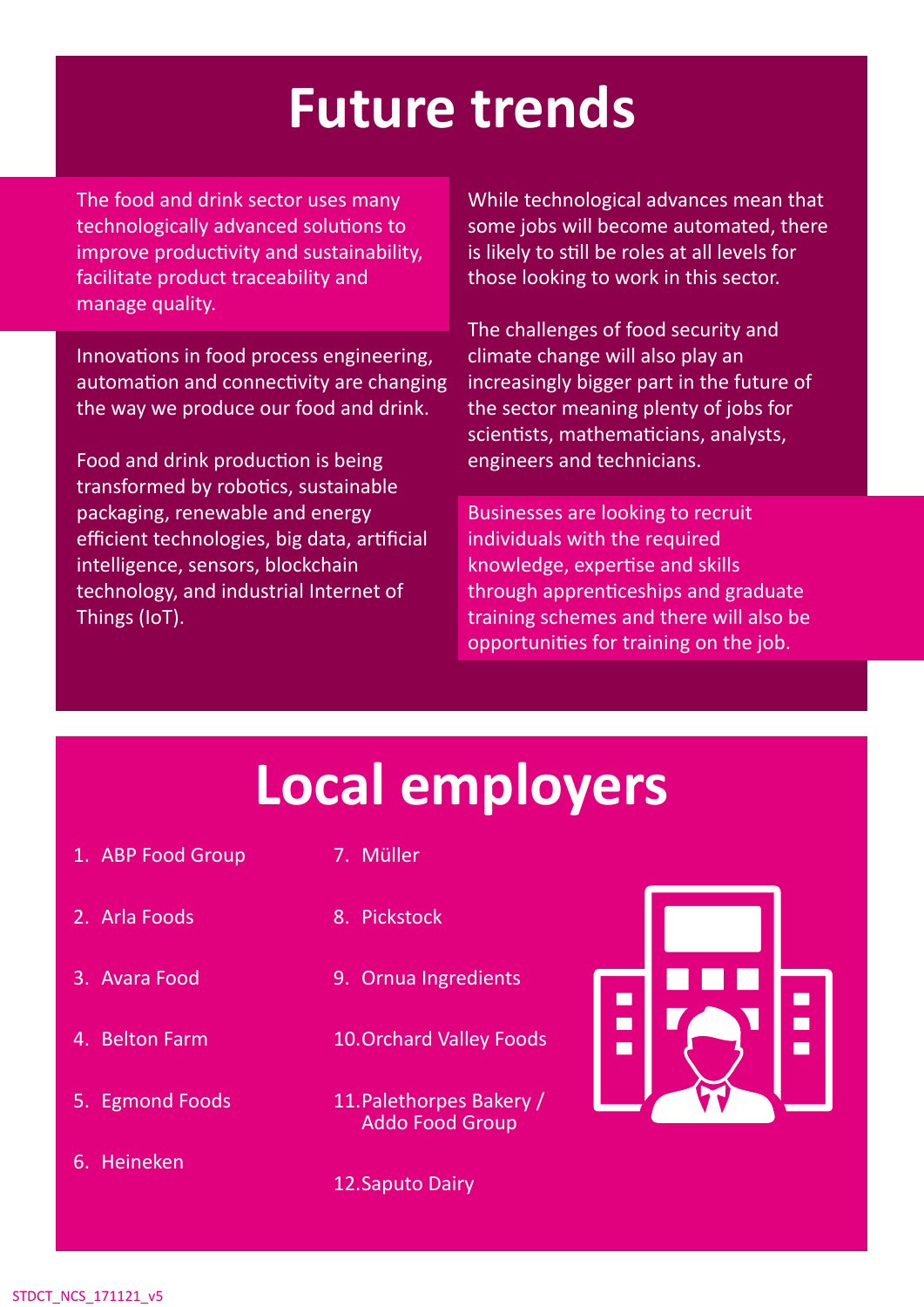## **Job roles**

#### account manager

artisan baker

biochemist

brand manager

business development manager

**buyer** 

chef

corporate social responsibility manager

customer panel manager

food photographer

food technologist

health and safety manager

HR administrator

hygiene operative

maintenance technician

manufacturing project manager

manufacturing supervisor

market researcher

nutritionist

operations section leader



packaging designer

production manager

production systems engineer

quality assurance manager

sales executive

soil scientist

supply chain manager

warehouse operative

warehouse manager

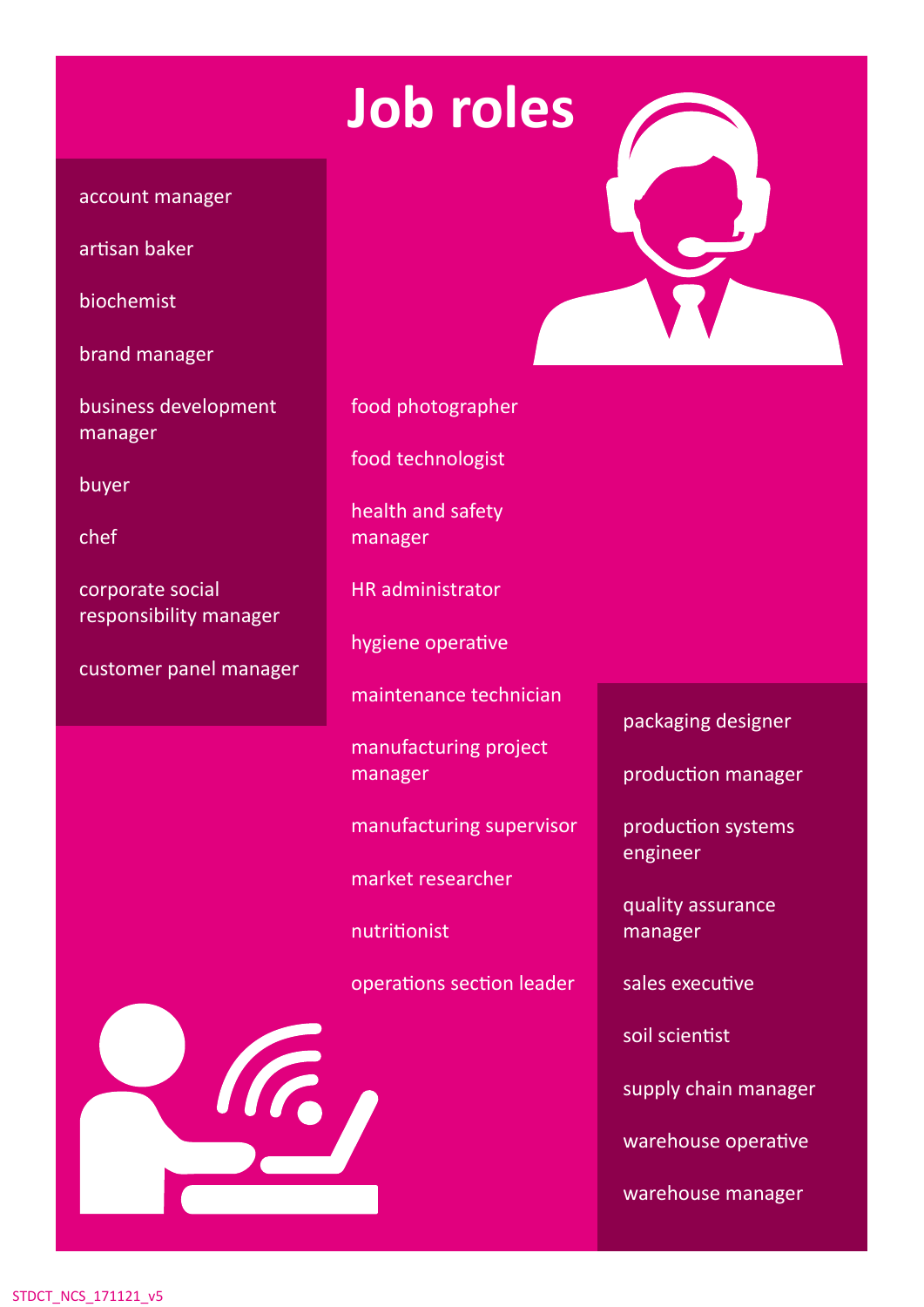# **Skills and qualities**

In food and drink manufacturing, employers are particularly looking for: